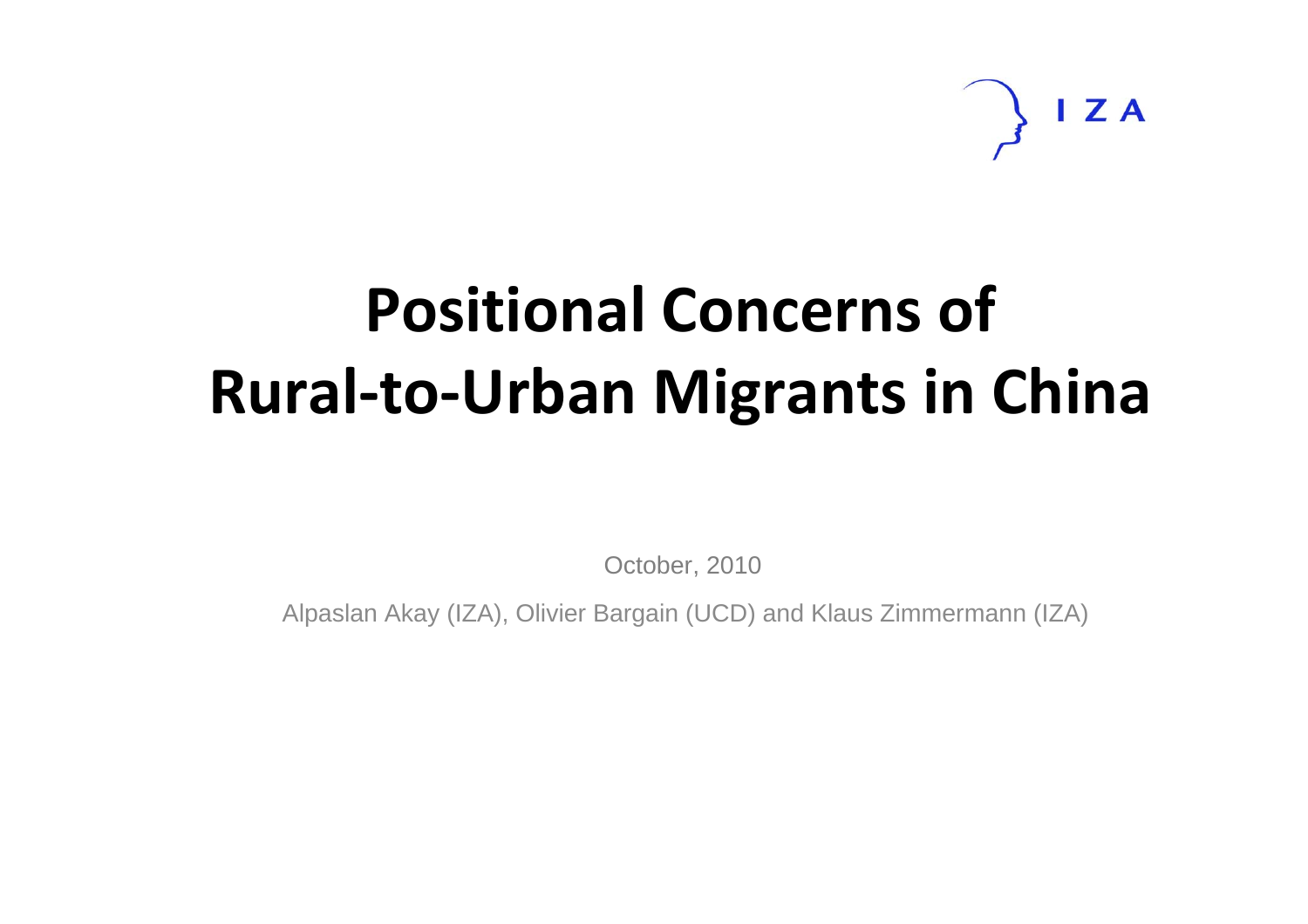# **Summary**



- • We estimate well‐being on income, relative income and controls to investigate **relative (positional or status) concerns** among rural‐to‐urban migrants in China.
- • First question whether relative concerns result in <sup>a</sup> negative externality due to **status** ("envy") or <sup>a</sup> positive externality due to the **signal** of <sup>a</sup> better future ("tunnel‐effect").
- • Case of migrants: possibly multiple reference groups (mean income in source region, among other migrants, in urban area where they live) <sup>&</sup>gt; we find status effect w.r.t. to other migrants and (rural) source region but signaling effect w.r.t to "similar" urban
- • Also:
	- Difference with relative concerns of urban and rural people
	- How is the development of the relative concerns by duration to stay?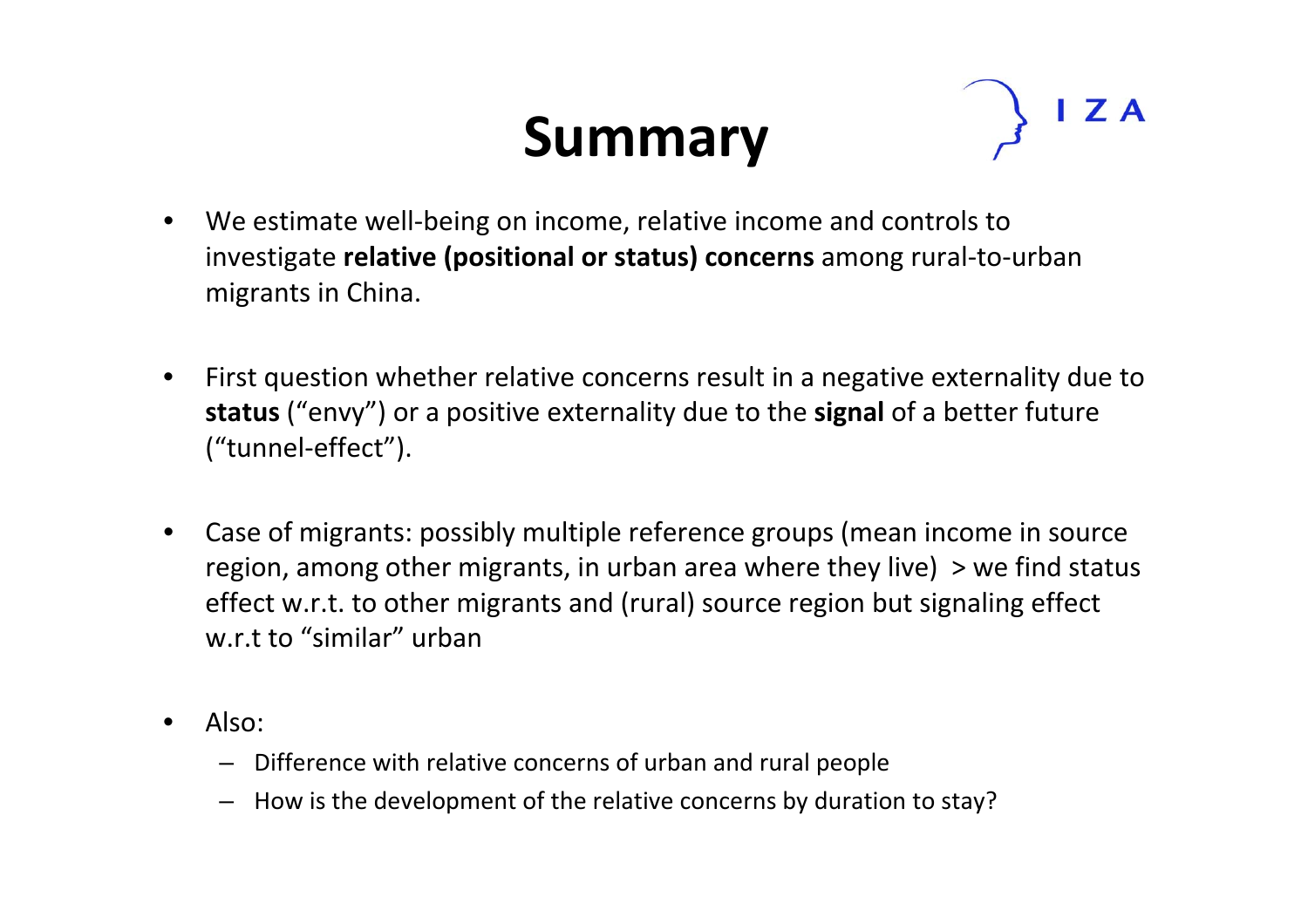# **Agenda**



- Introduction
- $\bullet$ Data
- $\bullet$  Results
	- –— Rural, urban, migrants
	- Urban for <sup>a</sup> check
	- Extensive analysis of migrants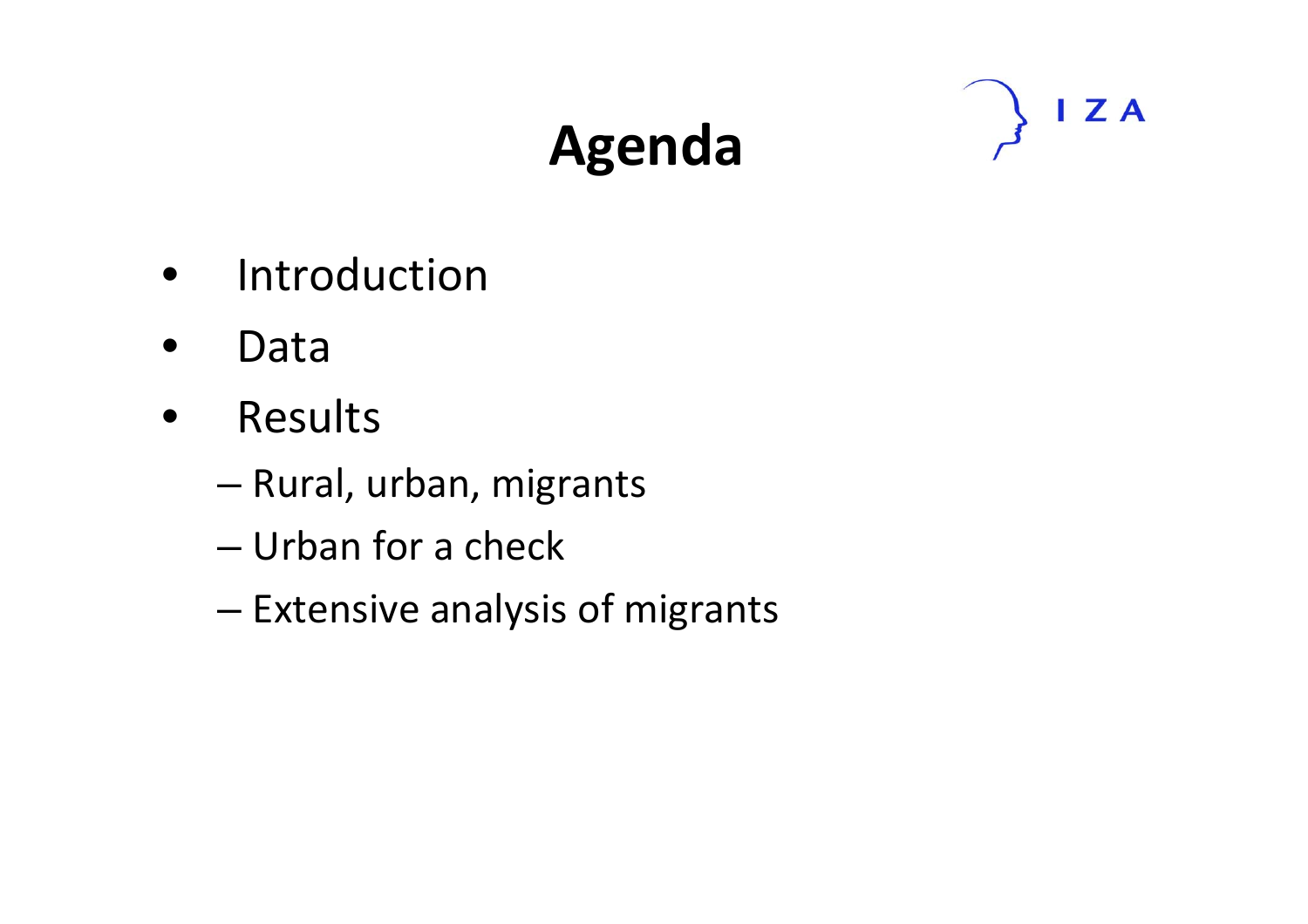## Introduction



#### $\bullet$ **Well‐ being may depend not only on absolute but also on relative‐income**

- Old story: Veblen 1899, Duesenberry, 1949
- Revisited in recent literature on self‐reported subjective well‐being: Frank, 1997; Solnick and Hemenway 1998; Johansson‐Stenman et al. 2002; Clark et al. 2008, Senik, 2004, 2008

#### •**Significant relationship**

- usually *negative effect* of relative income in developed countries (e.g., Clark and Oswald 1996; McBride 2001; Ferrer‐i‐Carbonell 2005; Luttmer 2005; Senik, 2004, 2008; Clark et al. 2008)
- more *mixed results* in developing/transition economies, in particular evidence of **signal/tunnel effect** for poor chinese workers (Kingdon et al., 2009); similar evidence for SA (Bookwalter and Dalenberg, 2009)
- **Yet little is known about what the relevant reference group should be**
	- exception: Clark and Senik (2009)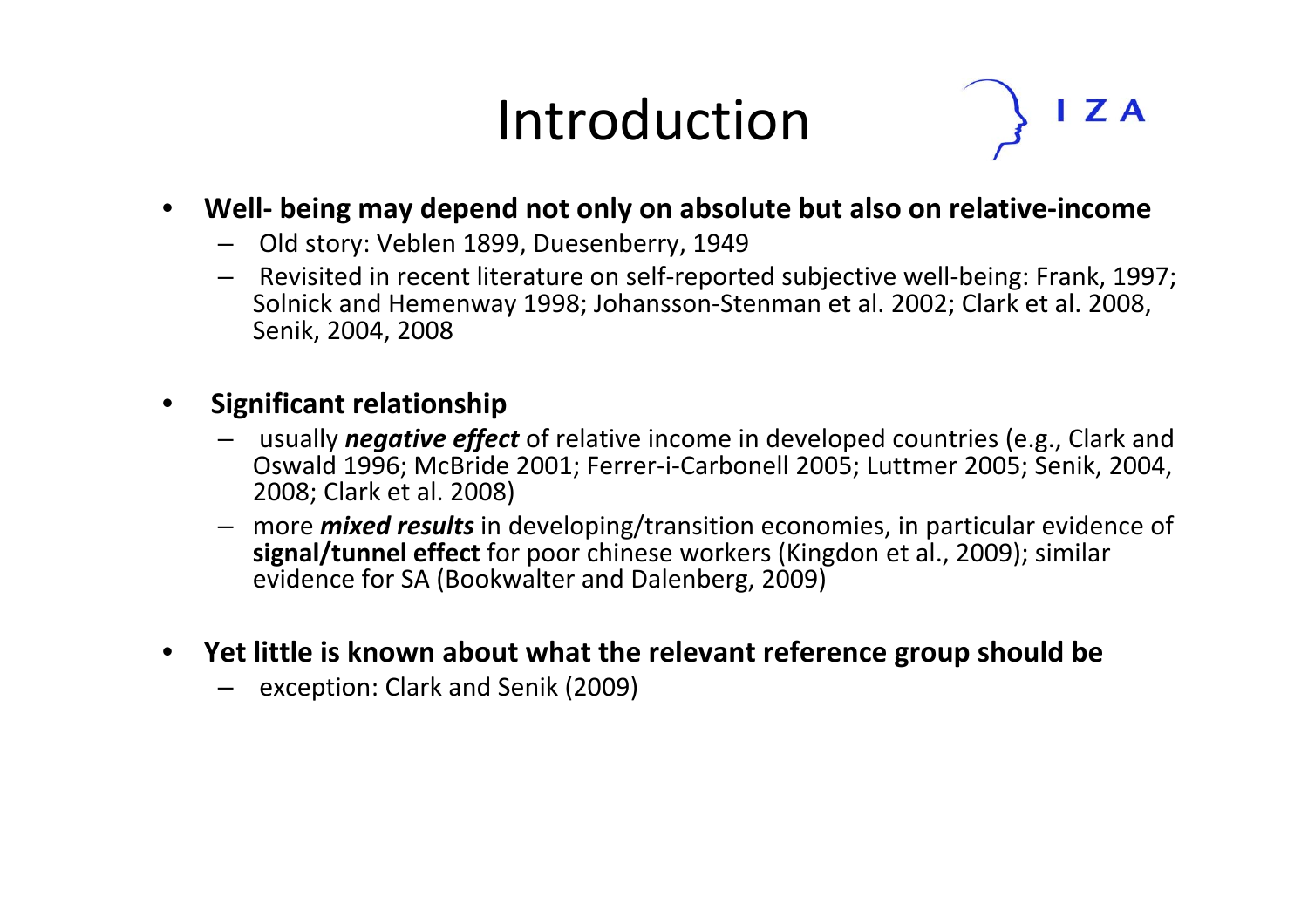ZA

- • Migrants is particularly interesting as moving may perturb the composition of their reference group
	- they confront different set of opportunities and their expectations may change
- $\bullet$  **RUMiCI** data is unique opportunity to study Chinese rural‐to‐urban migrants and compare them to three groups:
	- ‐ rural people from source region
	- ‐ other, comparable migrants
	- ‐ urban residents
- • Wealth of data
	- ‐ subjective well‐being
	- ‐ migration history
	- ‐ as yet, cross‐section (panel in future)
- • This study: is based on the subjective well‐being approach (SWB) and uses the average income of "relevant others" as **relative income** for an indicator of **relative concerns:**

$$
GHQ_i^* = \beta_{absolute} \log(income_i) + \beta_{relative} \log(relative\ income_j) + x_i'\beta + \alpha_k + u_i
$$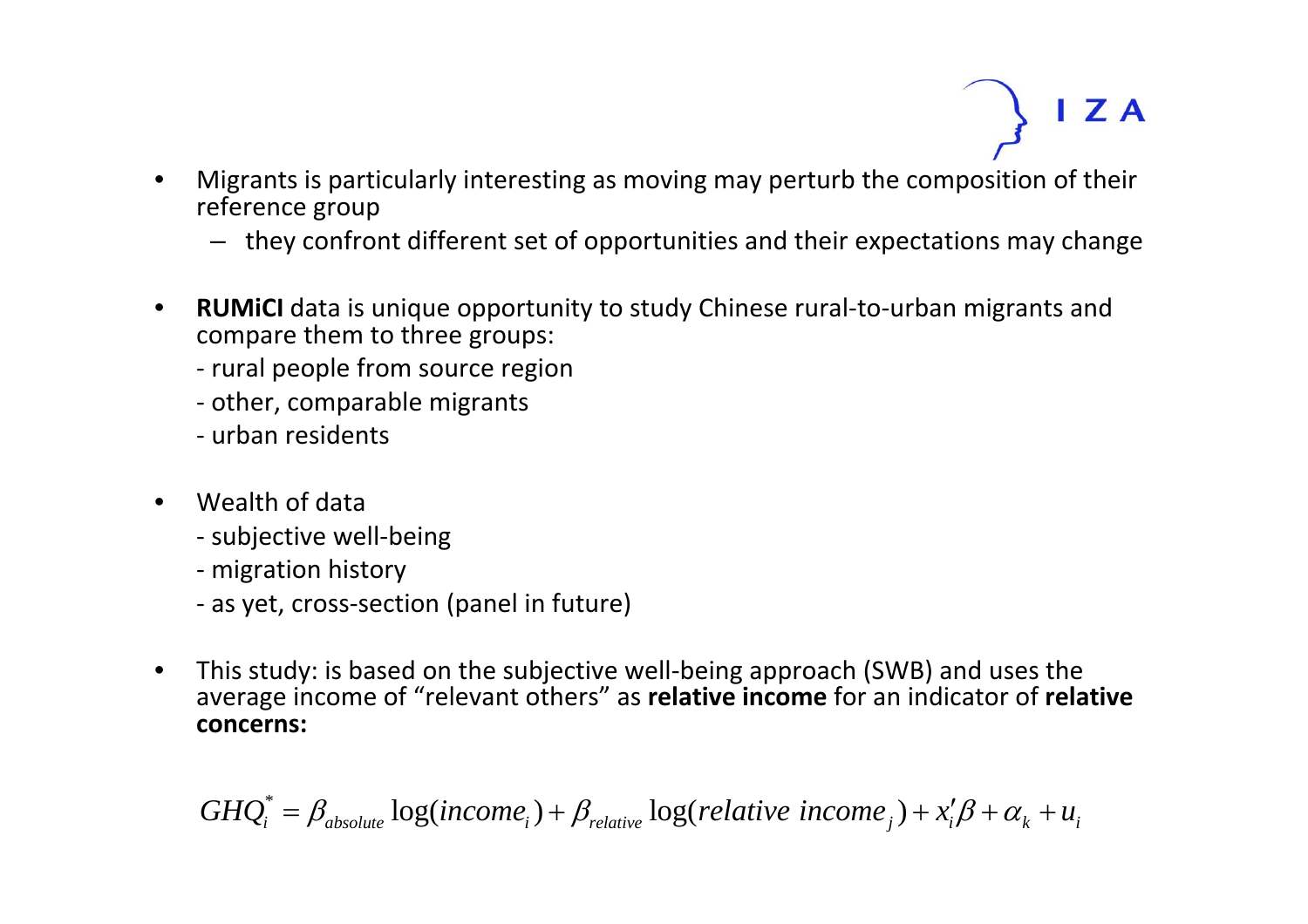# Data: RUMICI

- •Separate samples of urban, rural and rural‐to‐urban migrants (urban for generations / "natives")
- •• 10 provinces
	- incl. the largest provinces sending and receiving migrants (Shanghai, Jiangsu, Zhejiang, Hubei, Sichuan, Guangdong, Henan, Anhui and Sichuan)
	- all containing balanced proportion of each type (except one province purely rural and one purely urban <sup>=</sup> only with urban and migrants)
- $\bullet$  This wave collected in 2008 (panel in future) : 18,000 households, among which:
	- 5,000 migrant households (living in the same regions as urban households)
	- 8000 urban households
- •• There are 79"cities":
	- 15 contain urban samples and migrant samples, 6 of which also contain rural samples (rural parts of the cities where urban people live); 61 pure rural samples
- $\bullet$ Information: household, health‐status, employment, social networks, SWB, migration history ...
- $\bullet$  We consider effect of **individual labor income** on happiness. Next steps: use info on family and household labor income. Yet individual income may better proxy how happiness depend on personal achievement, aspiration, etc...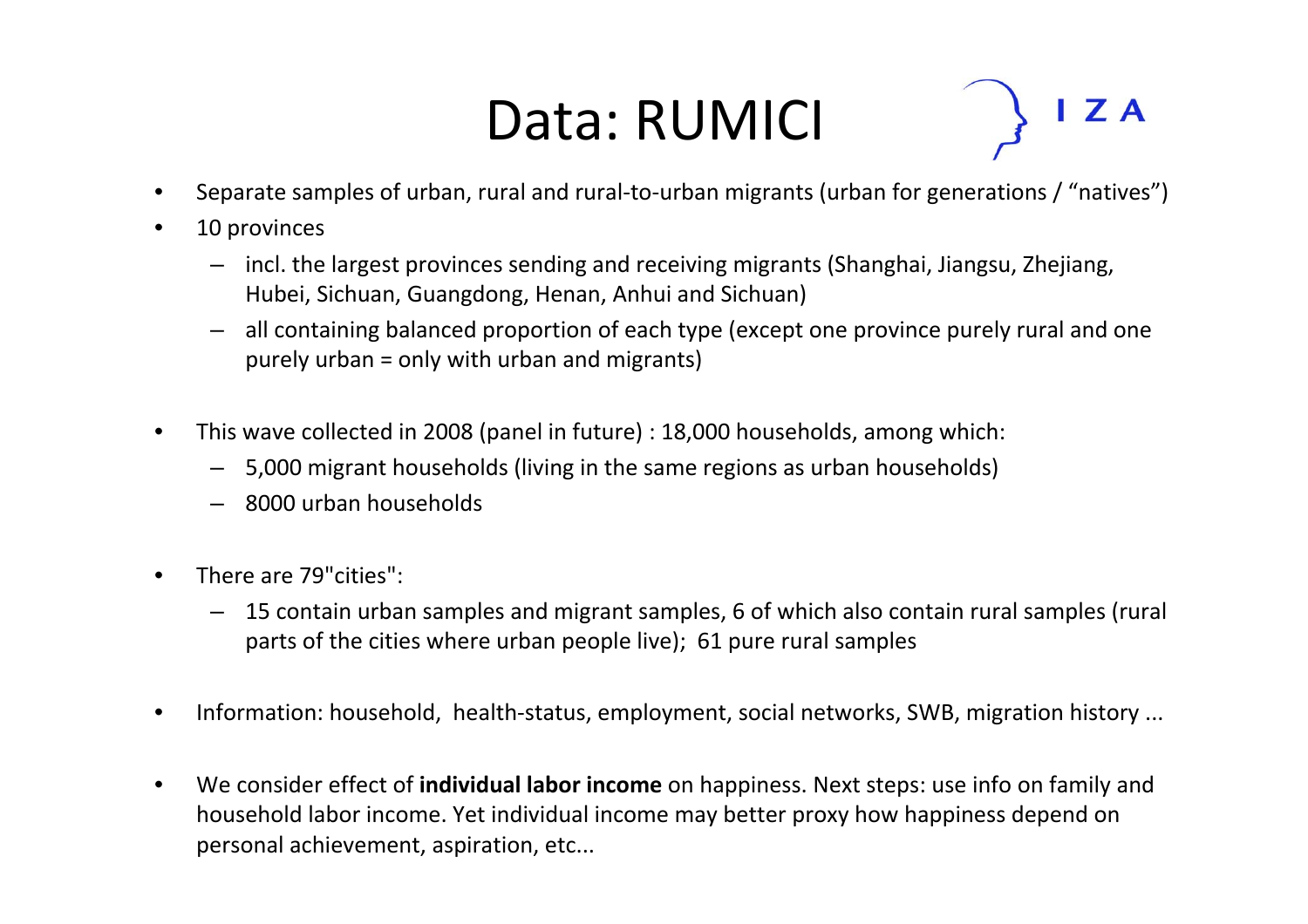### Selection of workers, 17‐70

|                       | Rural  | Migrant | Urban  |
|-----------------------|--------|---------|--------|
| salary worker $(0/1)$ | 0.76   | 0.79    | 0.88   |
|                       | (0.43) | (0.40)  | (0.32) |
| log hours of work     | 3.8    | 4.1     | 37     |
|                       | (0.6)  | (0.3)   | (0.4)  |
| age                   | 46     | 31      | 43     |
|                       | (8.4)  | (10.2)  | (8.4)  |
| female                | 0.02   | 0.30    | 0.28   |
|                       | (0.15) | (0.46)  | (0.45) |
| married               | 0.98   | 0.54    | 0.94   |
|                       | (0.14) | (0.50)  | (0.24) |
| 0 child               | 0.03   | 0.48    | 0.08   |
|                       | (0.16) | (0.50)  | (0.27) |
| 1 child               | 0.38   | 0.31    | 0.84   |
|                       | (0.48) | (0.46)  | (0.37) |
| 2 children            | 0.42   | 0.17    | 0.07   |
|                       | (0.49) | (0.38)  | (0.26) |
| educ                  | 8.2    | 9.4     | 11.8   |
|                       | (2.4)  | (2.5)   | (2.8)  |
| abs, income           | 1456   | 1632    | 2477   |
|                       | (1064) | (1141)  | (1801) |
| <b>GHQ-12</b>         | 5.1    | 4.8     | 4.9    |
|                       | (1.47) | (1.47)  | (1.52) |
| # observations        | 3142   | 4963    | 2417   |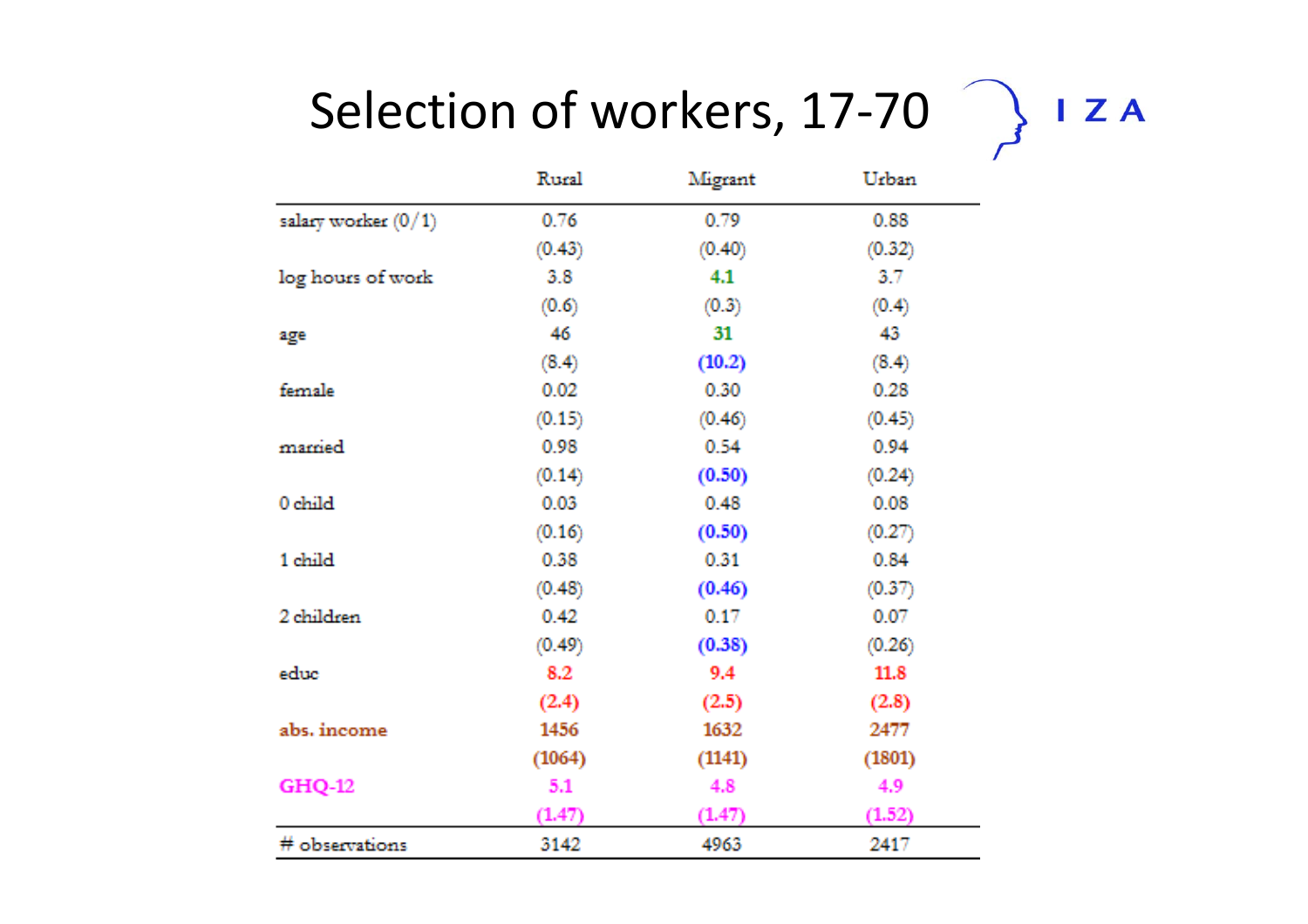# Well‐being

Z A

- • GHQ‐12 mental strength scale (used in (Oswald and Clark, 1994, 2001, 2007; Blanchflower and Oswald, 2008, among others).
- • shapes of SWB distributions similar to past studies (Winkelmann and Winkelmann, 1997; Clark and Oswald, 1994): left‐skew and very few people report lowest well‐being levels
- • Average SWB highest in rural areas, and very similar between migrants and urban / yet mean difference btw the 3 groups insignificant. Larger variance for the migrants is potentially the result of migration experience and the high variation of other measures such as income of the migrants

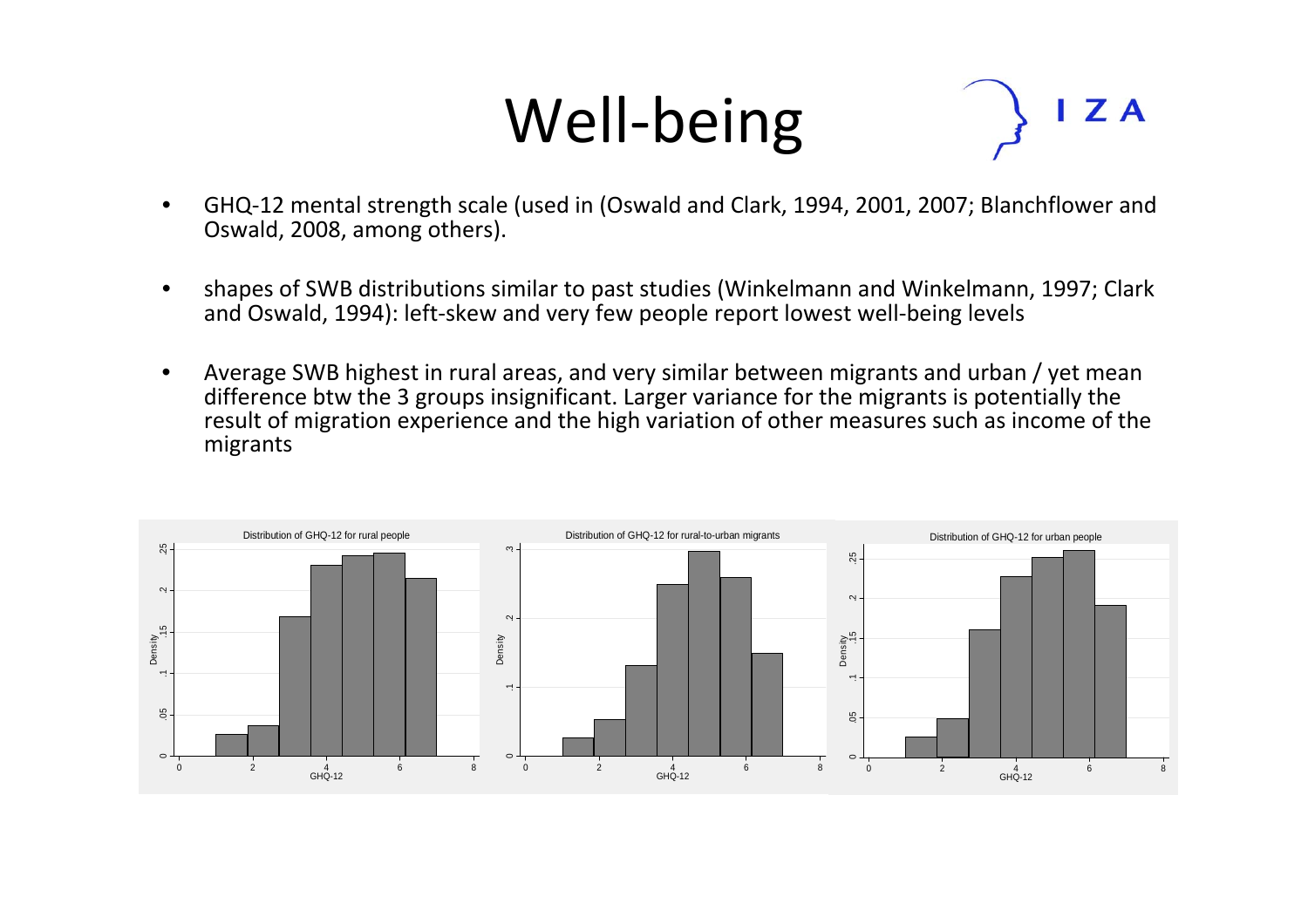#### Easterlin paradox

ZA

Immigrants arriving in a host region with lack of urban-specific human capital may develop skills and improve their financial situation over time. Their mental health stays constant because of a change in their relative concerns and income aspirations over time.

Income and SWB by year-since-migration

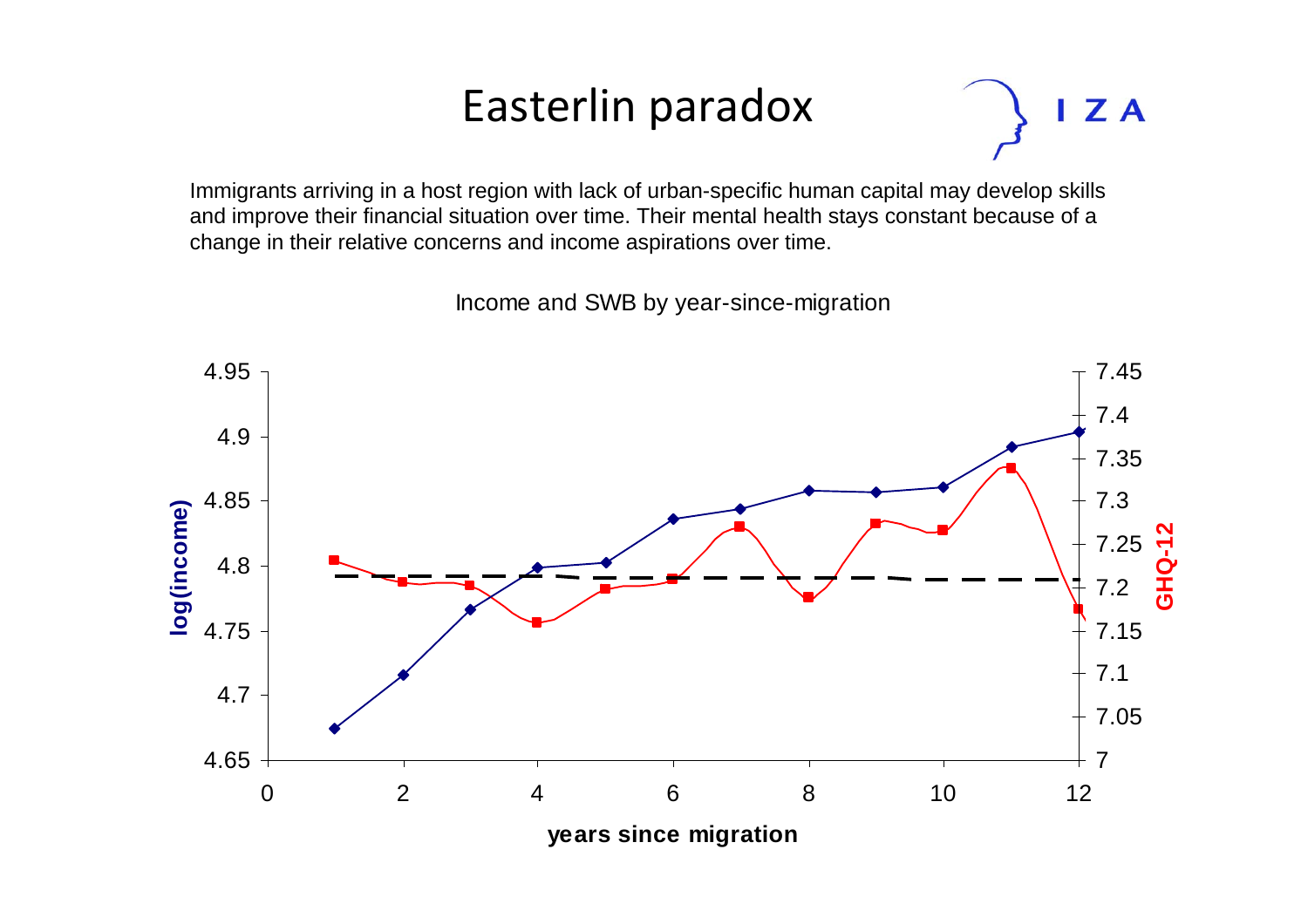#### $\overline{I}$  Z A **To whom do subjects compare themselves to?**

- We do not know the exact reference groups
- In literature: age, cohort, standard of living and combinations (McBride, 2001), spatial, age, educ and occup. (Clark and Oswald, 1996, Ferrer‐i‐Carbonell, 2005)
- Here relative income is defined using "cities" (region), age or year‐since‐migration, checking different reference group (rural, urban, other migrants)
- Controls: age, age2, education, health, marital status, number of children, work hours, salaried worker (vs. self‐empl.), hukou status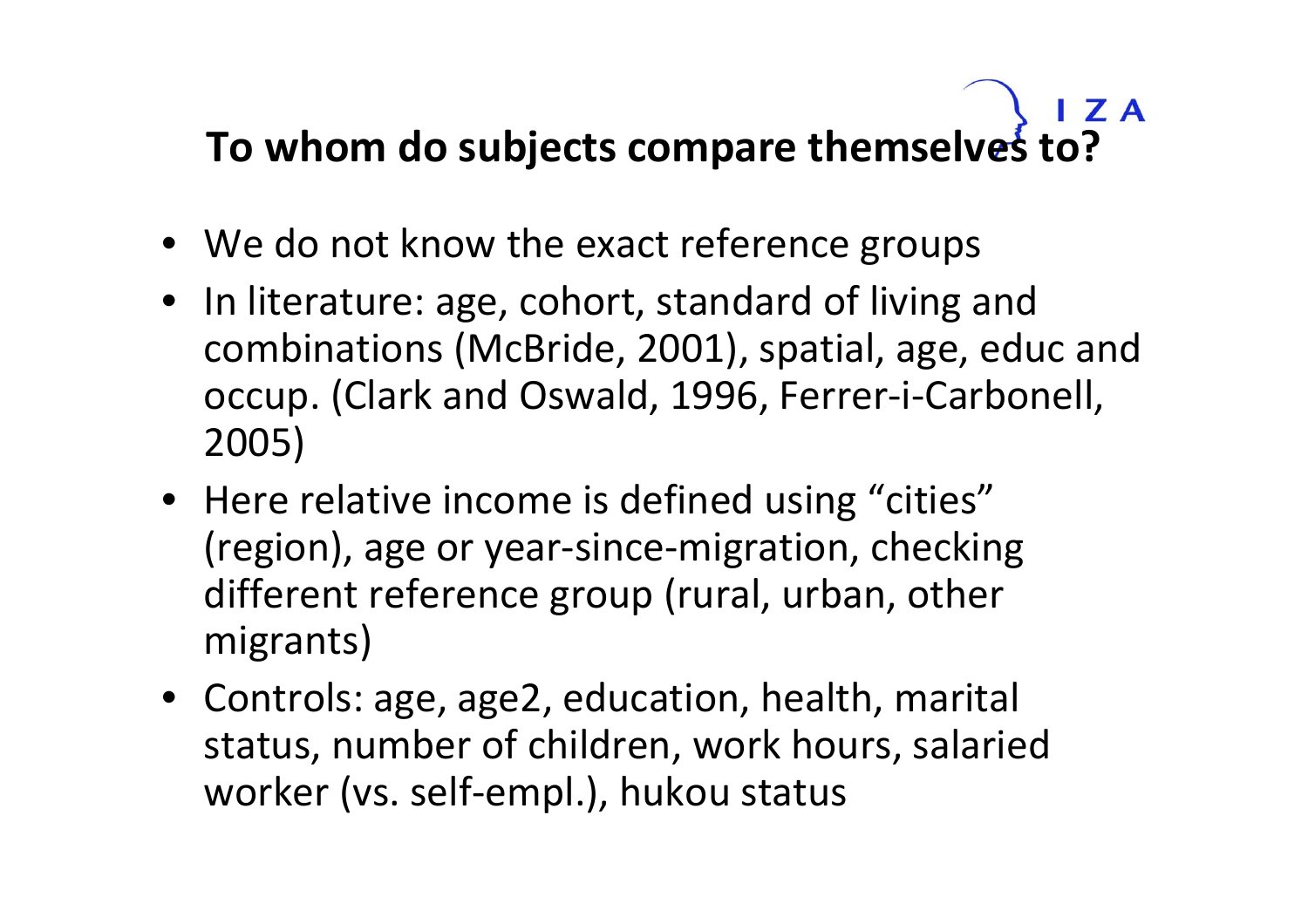|                       | Reference groups |                                          |              |                     |
|-----------------------|------------------|------------------------------------------|--------------|---------------------|
|                       | City             | $City + type (rural,$<br>urban, migrant) | $City + age$ | $City + type + age$ |
| salary worker $(0/1)$ | $-0.028$         | $-0.030$                                 | $-0.032$     | $-0.036$            |
|                       | (0.030)          | (0.030)                                  | (0.031)      | (0.031)             |
| hours of work         | $-0.161$ ***     | $-0.165$ ***                             | $-0.143$ *** | $-0.149$ ***        |
|                       | (0.028)          | (0.028)                                  | (0.030)      | (0.030)             |
| age                   | $-0.012$         | $-0.012$                                 | $-0.009$     | $-0.013$            |
|                       | (0.008)          | (0.008)                                  | (0.009)      | (0.009)             |
| age2                  | $0.021$ **       | $0.021$ **                               | 0.015        | $0.020*$            |
|                       | (0.010)          | (0.010)                                  | (0.011)      | (0.011)             |
| female                | $-0.092$ ***     | $-0.093$ ***                             | $-0.115$ *** | $-0.120$ ***        |
|                       | (0.036)          | (0.036)                                  | (0.037)      | (0.037)             |
| married               | $0.285$ ***      | $0.289$ ***                              | $0.301$ ***  | $0.301$ ***         |
|                       | (0.051)          | (0.051)                                  | (0.055)      | (0.055)             |
| health <sub>2</sub>   | $-0.482$ ***     | $-0.480$ ***                             | $-0.479$ *** | $-0.477$ ***        |
|                       | (0.026)          | (0.026)                                  | (0.027)      | (0.027)             |
| health <sub>3</sub>   | $-0.876$ ***     | $-0.877$ ***                             | $-0.876$ *** | $-0.876$ ***        |
|                       | (0.034)          | (0.034)                                  | (0.036)      | (0.036)             |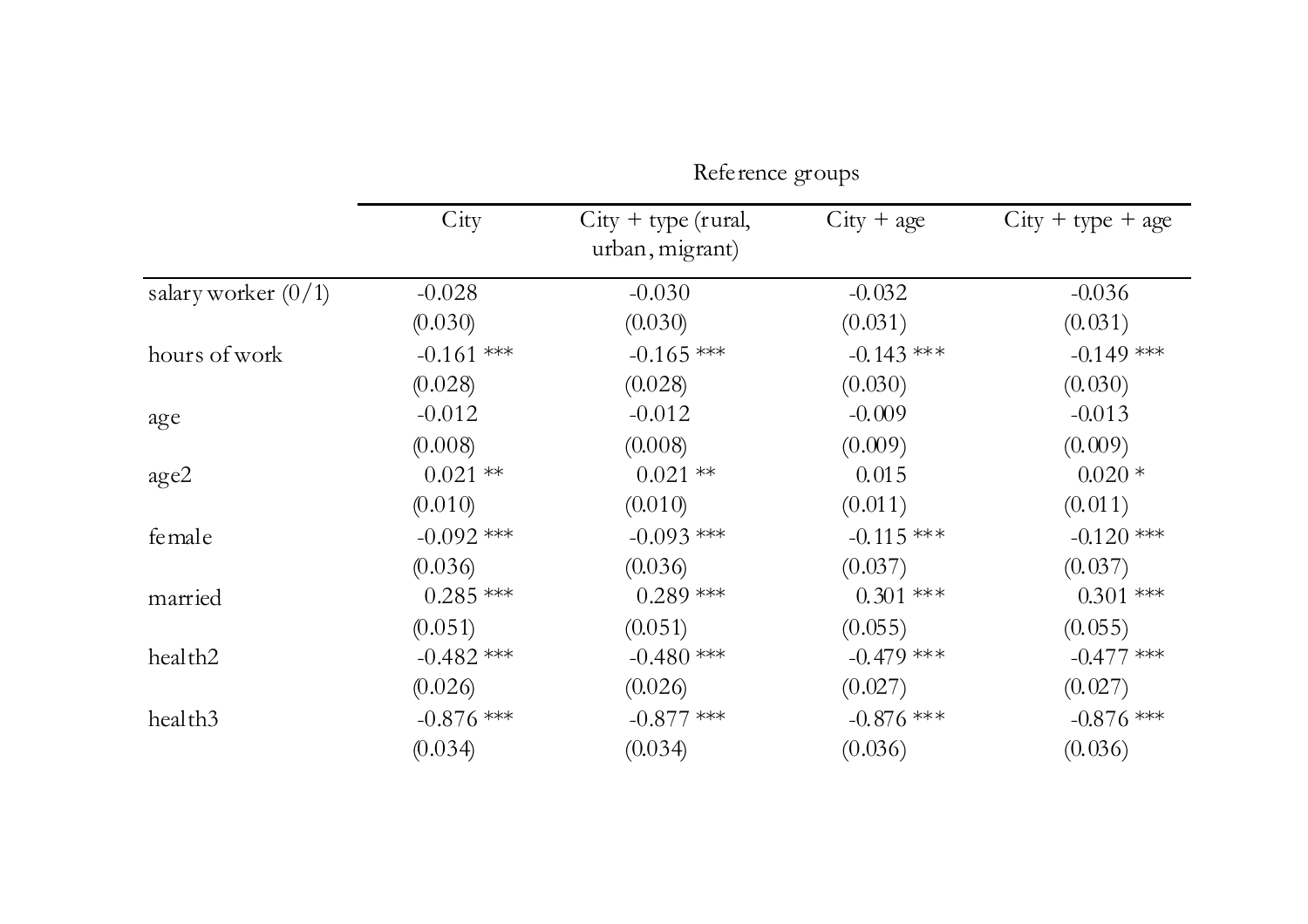|                | City         | $City + type (rural,$<br>urban, migrant) | $City + age$ | $City + type + age$ |
|----------------|--------------|------------------------------------------|--------------|---------------------|
| $0$ child      | $0.139*$     | $0.137*$                                 | 0.119        | 0.108               |
|                | (0.076)      | (0.076)                                  | (0.081)      | (0.081)             |
| 1 child        | 0.075        | 0.075                                    | 0.090        | 0.076               |
|                | (0.054)      | (0.054)                                  | (0.057)      | (0.056)             |
| 2 children     | $0.116**$    | $0.116**$                                | $0.123**$    | $0.117**$           |
|                | (0.053)      | (0.053)                                  | (0.057)      | (0.057)             |
| weight         | 0.002        | 0.002                                    | 0.002        | 0.002               |
|                | (0.002)      | (0.002)                                  | (0.002)      | (0.002)             |
| height         | 0.001        | 0.001                                    | $-0.001$     | $-0.001$            |
|                | (0.002)      | (0.002)                                  | (0.003)      | (0.003)             |
| hukou          | $-0.062*$    | $-0.019$                                 | $-0.046$     | $-0.044$            |
|                | (0.034)      | (0.038)                                  | (0.036)      | (0.036)             |
| educ           | $0.029$ ***  | $0.030$ ***                              | $0.031$ ***  | $0.031$ ***         |
|                | (0.005)      | (0.005)                                  | (0.005)      | (0.005)             |
| abs. income    | $0.134$ ***  | $0.134$ ***                              | $0.129$ ***  | $0.120$ ***         |
|                | (0.020)      | (0.020)                                  | (0.022)      | (0.021)             |
| rel. income    | $-0.165$ *** | $-0.165$ ***                             | $-0.132$ *** | $-0.060$            |
|                | (0.054)      | (0.054)                                  | (0.049)      | (0.050)             |
| # observations | 8906         | 8906                                     | 8145         | 8145                |

Reference groups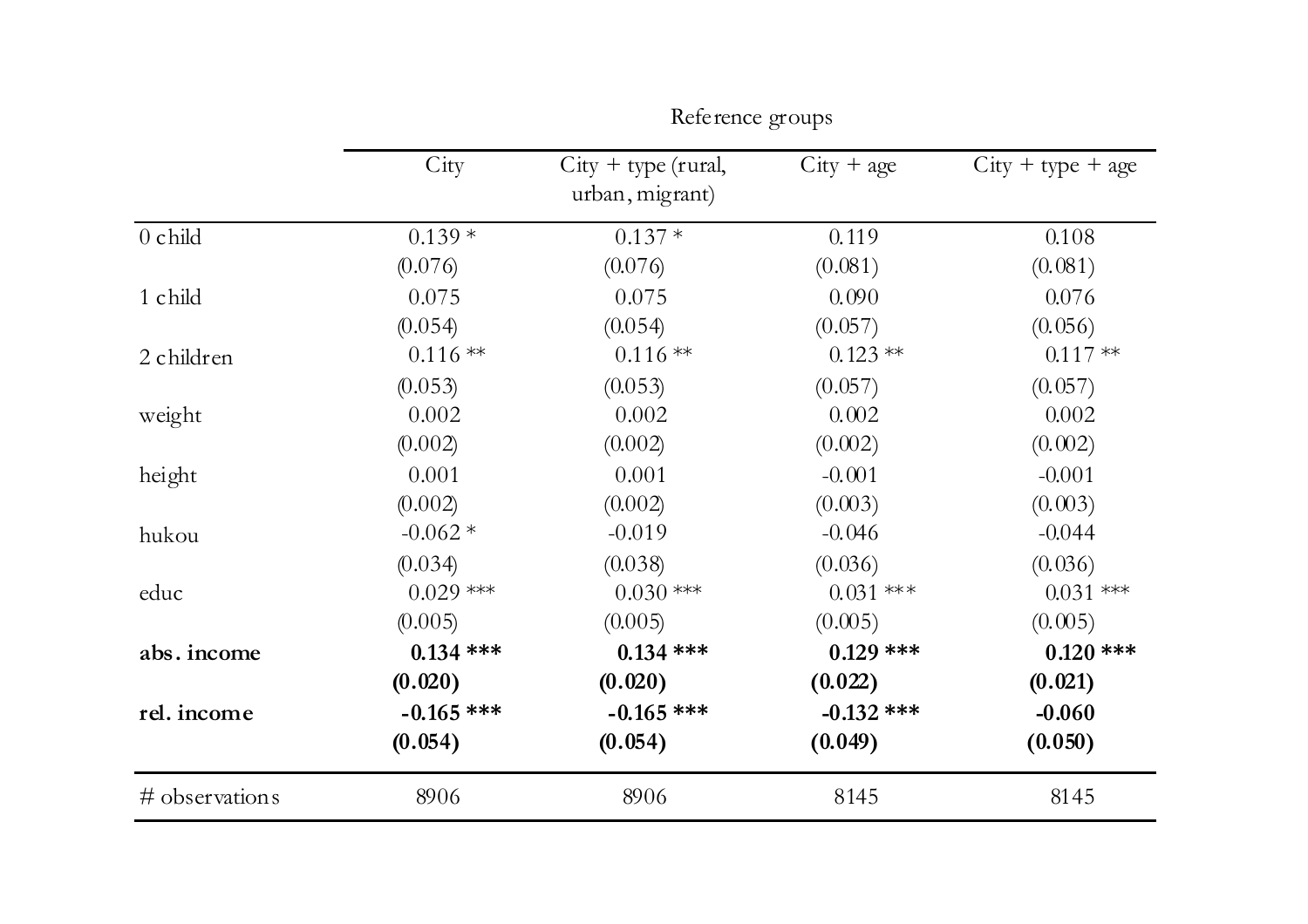# Well-being of rural, migrants and urban on AI, RI

| Reference groups                             |    | All sample   | Rural       | Migrant      | Urban        |
|----------------------------------------------|----|--------------|-------------|--------------|--------------|
|                                              | AI | $0.134$ ***  | $0.116$ *** | $0.116$ ***  | $0.173$ ***  |
| City                                         |    | (0.020)      | (0.029)     | (0.034)      | (0.049)      |
|                                              | RI | $-0.165$ *** | $0.214$ **  | $-0.219**$   | $-0.403$ *** |
|                                              |    | (0.054)      | (0.091)     | (0.089)      | (0.153)      |
|                                              | AI | $0.129$ ***  | $0.096$ *** | $0.118$ ***  | $0.164$ ***  |
|                                              |    | (0.022)      | (0.031)     | (0.036)      | (0.052)      |
| $City + age(\pm 5 \text{ years})$            | RI | $-0.132$ *** | $0.203$ **  | $-0.244$ *** | $-0.282$ **  |
|                                              |    | (0.049)      | (0.079)     | (0.086)      | (0.137)      |
|                                              | AI | $0.134$ ***  | $0.117$ *** | $0.114$ ***  | $0.182$ ***  |
| $City + own type (rural,$<br>urban, migrant) |    | (0.020)      | (0.029)     | (0.034)      | (0.052)      |
|                                              | RI | $-0.165$ *** | $0.194$ **  | $-0.253$ **  | $-0.323$ *** |
|                                              |    | (0.054)      | (0.094)     | (0.104)      | (0.115)      |
| $City + own type + age(3)$<br>groups)        |    | $0.135$ ***  | $0.118$ *** | $0.122$ ***  | $0.176$ ***  |
|                                              | AI | (0.020)      | (0.029)     | (0.034)      | (0.052)      |
|                                              | RI | $-0.153$ *** | $0.148*$    | $-0.310$ *** | $-0.245$ **  |
|                                              |    | (0.048)      | (0.082)     | (0.090)      | (0.107)      |
| #Observations                                |    | 10522        | 3142        | 4963         | 2417         |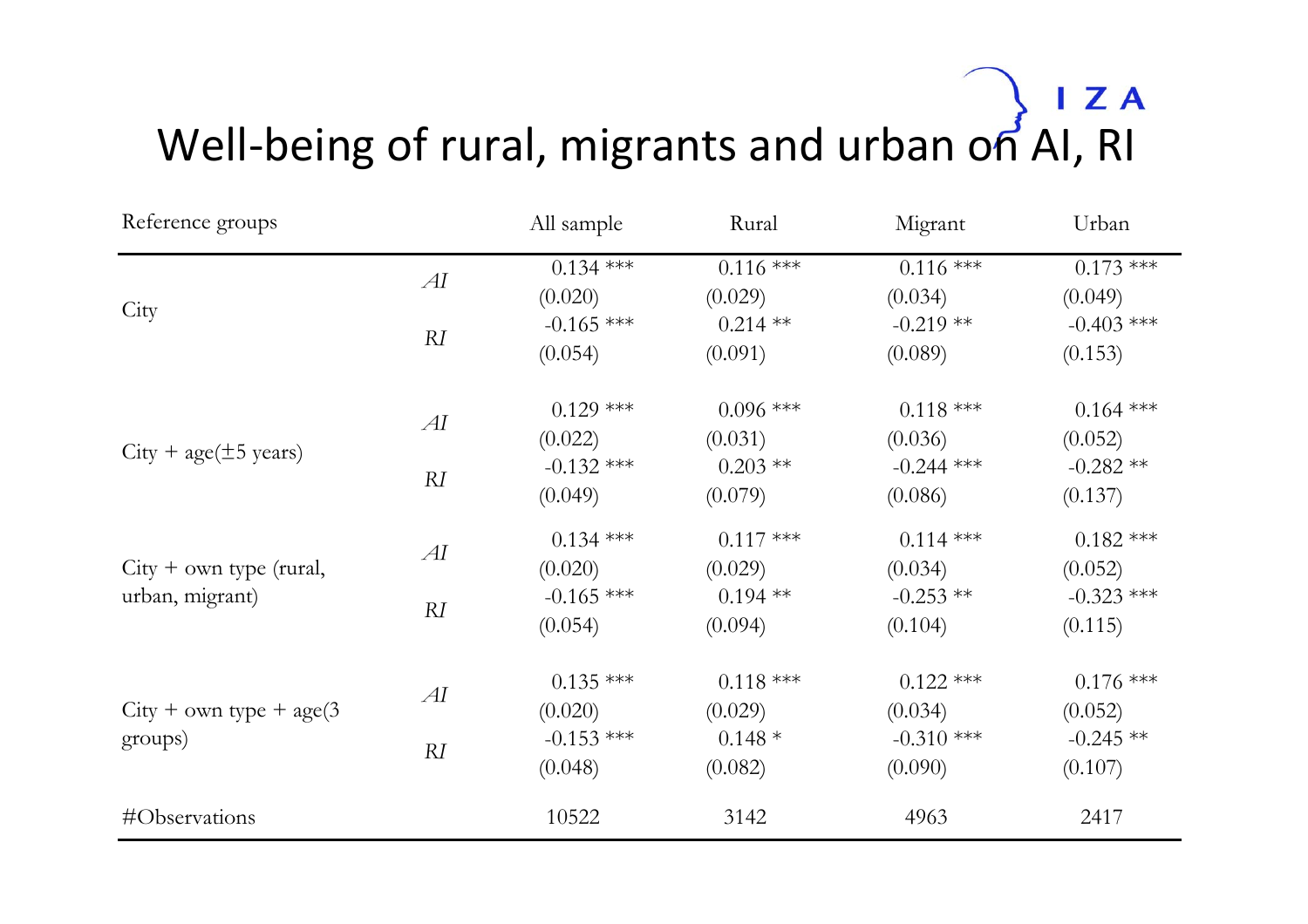# Well-being of rural, migrants and urban on AI, RI

- $\bullet$ • Positive effect of AI on SWB of all types
- $\bullet$ RI impacts negatively for migrants and urban (status effect)
- $\bullet$  But positively for rural (altruistic preferences or relative income as a source of information about future prospects, e.g. Kingdon and Knight, 2007, for South Africa; Kingdon et al., 2009, for China; Bookwalter and Dalenberg, 2009, for South Africa)
- Robust to narrowing down ref group to similar type, and with 3 age groups (<30, 30‐45, >45) ‐ yet trade‐off due cell size
- $\bullet$  "City" is important: reg on age only or age <sup>x</sup> type only give no RI effect
- Out of 69 "cities" with rural and 18 with urban, only 8 also both / hence cannot produce ref group checks for rurals but can do so for urban vs migrants: next slide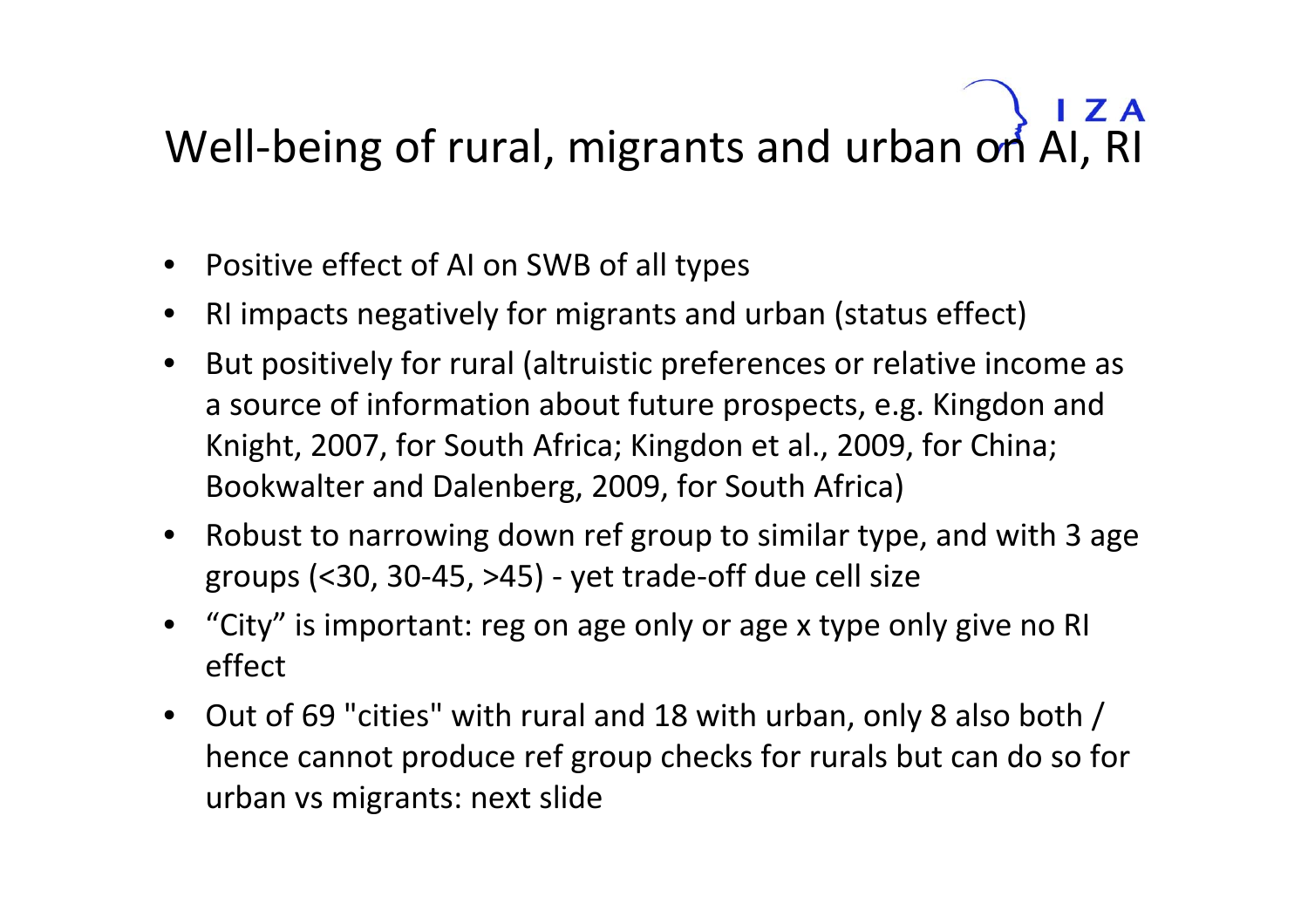# Well-being of urban with different ref. groups

|                                                          | I                       | $\rm II$    | $\mathop{\rm III}$      |  |  |
|----------------------------------------------------------|-------------------------|-------------|-------------------------|--|--|
| Ref. group: $city + type$ indicated below                |                         |             |                         |  |  |
| AI                                                       | $0.182$ ***             | $0.161$ *** | $0.193$ ***             |  |  |
|                                                          | (0.052)                 | (0.053)     | (0.059)                 |  |  |
| RI: urban income                                         | $-0.323$ ***<br>(0.115) |             | $-0.408$ ***<br>(0.140) |  |  |
| RI: migrant income                                       |                         | $-0.193$    | 0.127                   |  |  |
|                                                          |                         | (0.172)     | (0.200)                 |  |  |
| Ref. group: city + age (3 groups) + type indicated below |                         |             |                         |  |  |
| AI                                                       | $0.176$ ***             | $0.153$ *** | $0.189$ ***             |  |  |
|                                                          | (0.052)                 | (0.052)     | (0.059)                 |  |  |
| RI: urban income                                         | $-0.245**$              |             | $-0.343$ ***            |  |  |
|                                                          | (0.107)                 |             | (0.122)                 |  |  |
| RI: migrant income                                       |                         | $-0.007$    | 0.146                   |  |  |
|                                                          |                         | (0.131)     | (0.141)                 |  |  |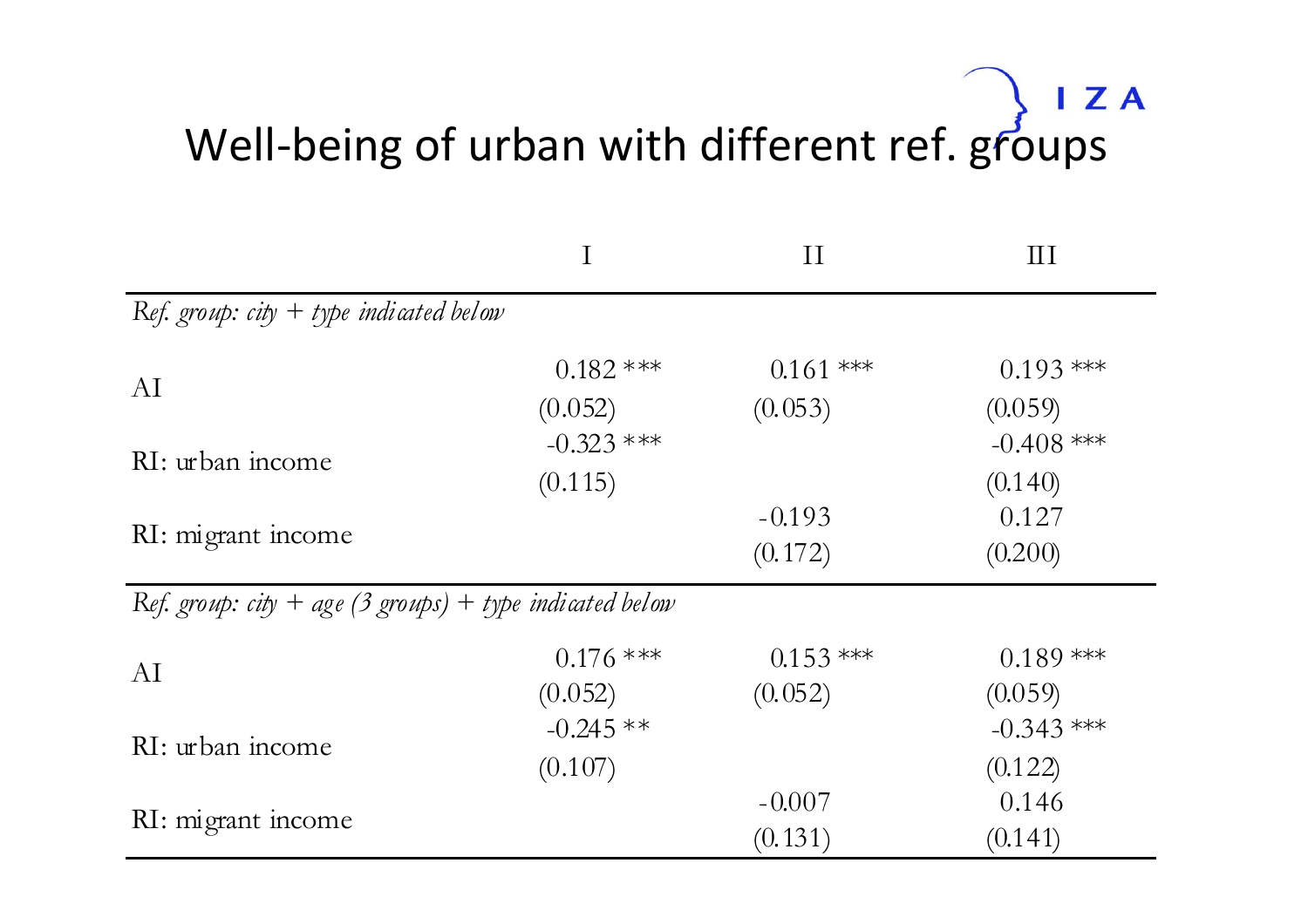### $IZA$ Relative concerns of migrants

- $\bullet$ We now focus on our main group of interest: rural‐to‐urban migrants
- $\bullet$  Several potential reference groups can apply and we use the possibility to differentiate between
	- different sub‐populations
	- and the effect of time spend in the host region after migration (YSM)
- $\bullet$ **•** Three main reference groups
	- Other migrants
	- – Migrants from same region (labor income / hypothetical rural income as proxy of rural income)
	- Urban workers
- $\bullet$ • Combined with age or YSM
- $\bullet$ Check RI effect, overall and for different YSM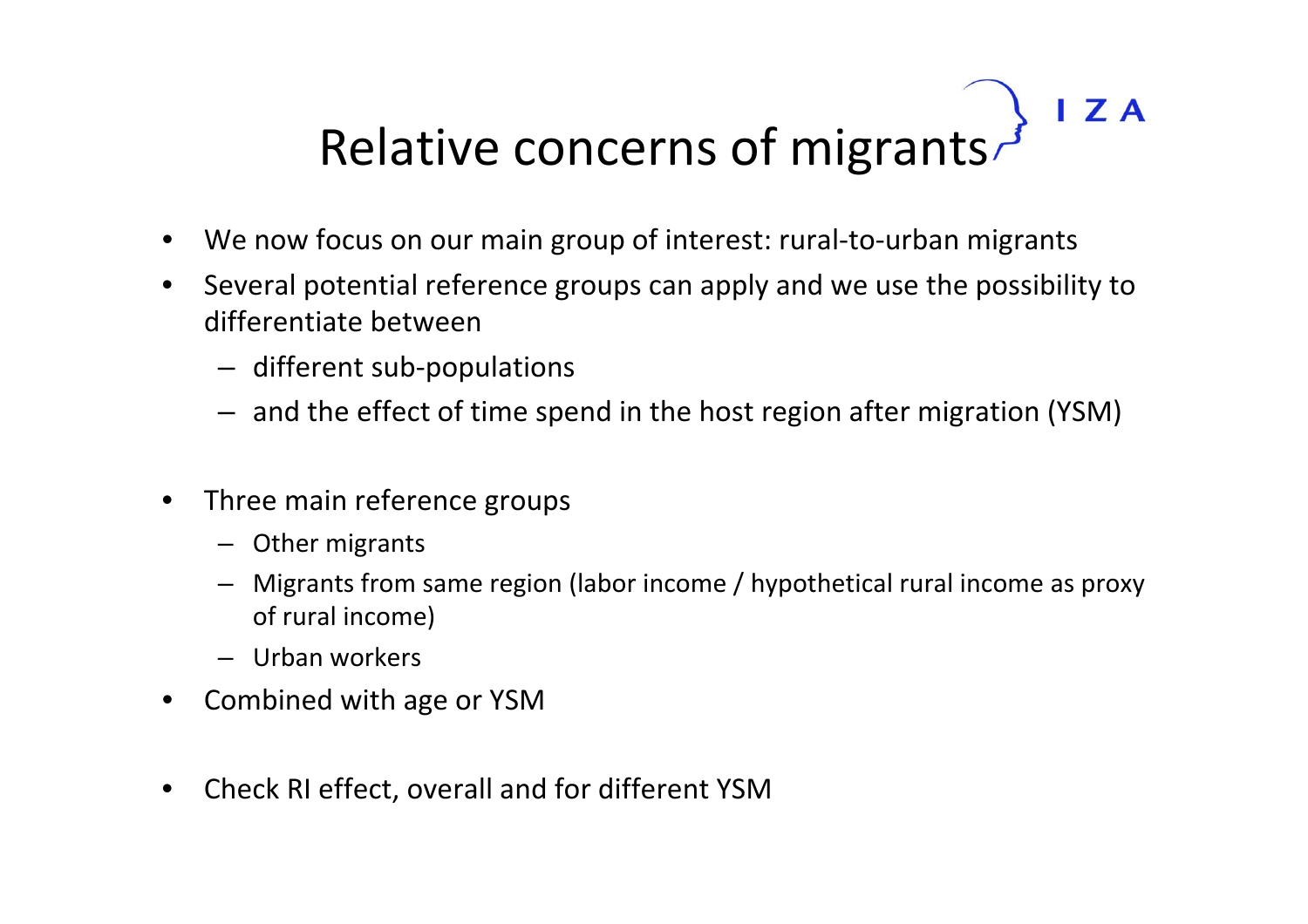### $IZA$  $\mathcal{L}$

### Ref group: all migrants

| $\text{Re}f.$ groups $\gt$ | same city   | same city $+$ age<br>group | same ysm $(+3)$ same city + ysm $(+)$<br>years) $/$ all cities! | 3 years)     |
|----------------------------|-------------|----------------------------|-----------------------------------------------------------------|--------------|
|                            | $0.114$ *** | $0.122$ ***                | $0.094$ ***                                                     | $0.123$ ***  |
| AI                         | (0.034)     | (0.034)                    | (0.033)                                                         | (0.034)      |
| RI                         | $-0.253$ ** | $-0.310$ ***               | $-0.279$                                                        | $-0.279$ *** |
|                            | (0.104)     | (0.090)                    | (0.189)                                                         | (0.085)      |

! Check showing that city matters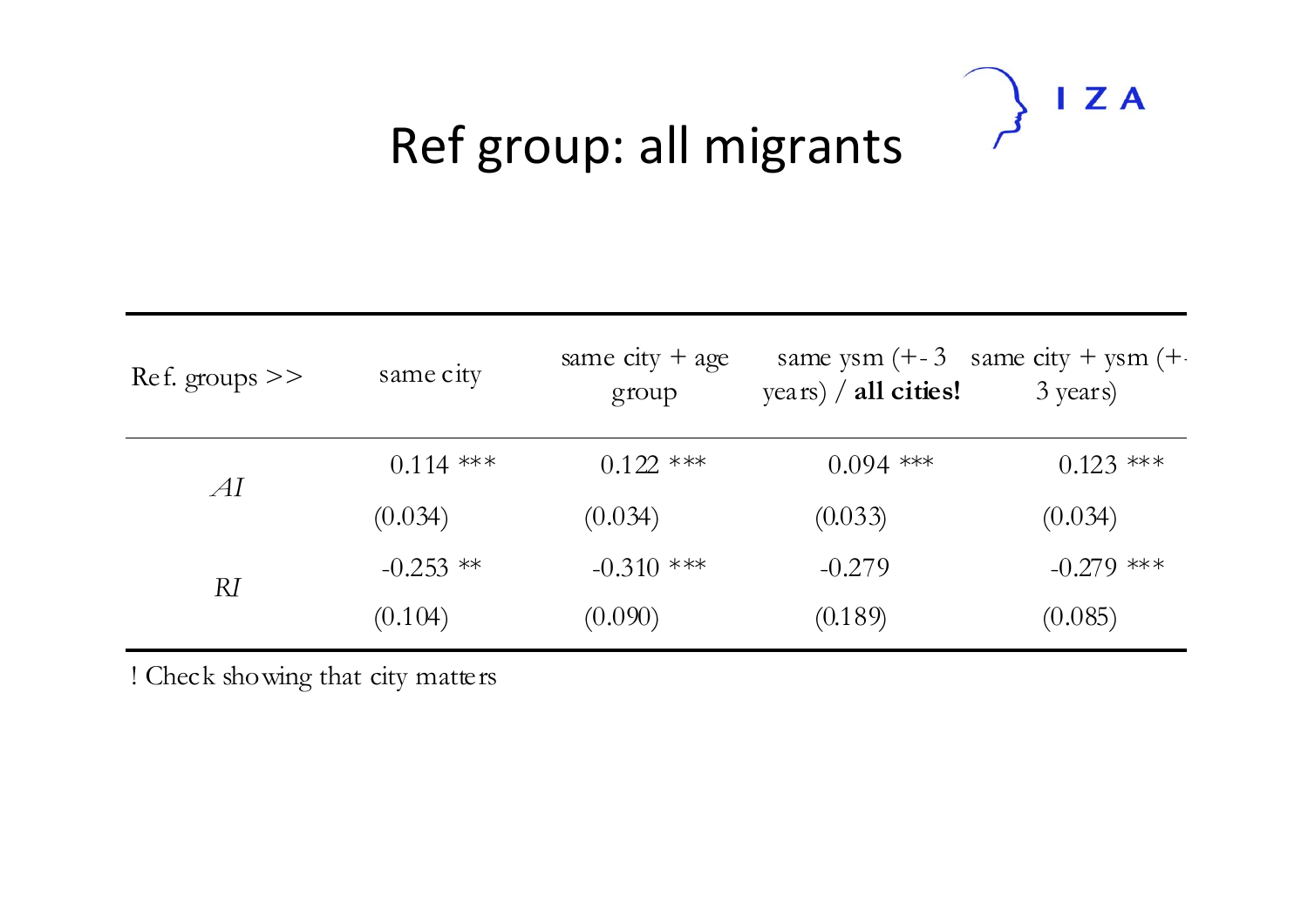# Ref group: same origin migrants / rural

|                       | labor income                      |                                 |                                                         |  |
|-----------------------|-----------------------------------|---------------------------------|---------------------------------------------------------|--|
| Reference groups $>>$ | same age group $/$ all<br>cities* | same city + age $(3$<br>groups) | same $city + y$ sm $(+)$<br>3 years)                    |  |
| $\overline{AI}$       | $0.115$ ***                       | $0.128$ ***                     | $0.135$ ***                                             |  |
|                       | 0.037                             | 0.038                           | 0.040                                                   |  |
|                       | $-0.084$                          | $-0.075$                        | $-0.084$                                                |  |
| RI                    | 0.059                             | 0.054                           | 0.056                                                   |  |
|                       | hypothetical rural income         |                                 |                                                         |  |
| Reference groups $>>$ | same age group $/$ all<br>cities* | same city + age $(3$<br>groups) | same $\text{city} + \text{y} \text{sm}$ (+-<br>3 years) |  |
|                       | $0.113$ ***                       | $0.113$ ***                     | $0.112$ ***                                             |  |
| $\overline{A}I$       | 0.033                             | 0.034                           | 0.034                                                   |  |
| RI                    | $-0.136$ ***                      | $-0.076$ **                     | $-0.070$ **                                             |  |
|                       | 0.044                             | 0.036                           | 0.034                                                   |  |

\* here, NOT a check that city matters: rural region matters (ref  $=$  all migrants from the same source region whatever city they live in). With laboe income, only significant if same city only.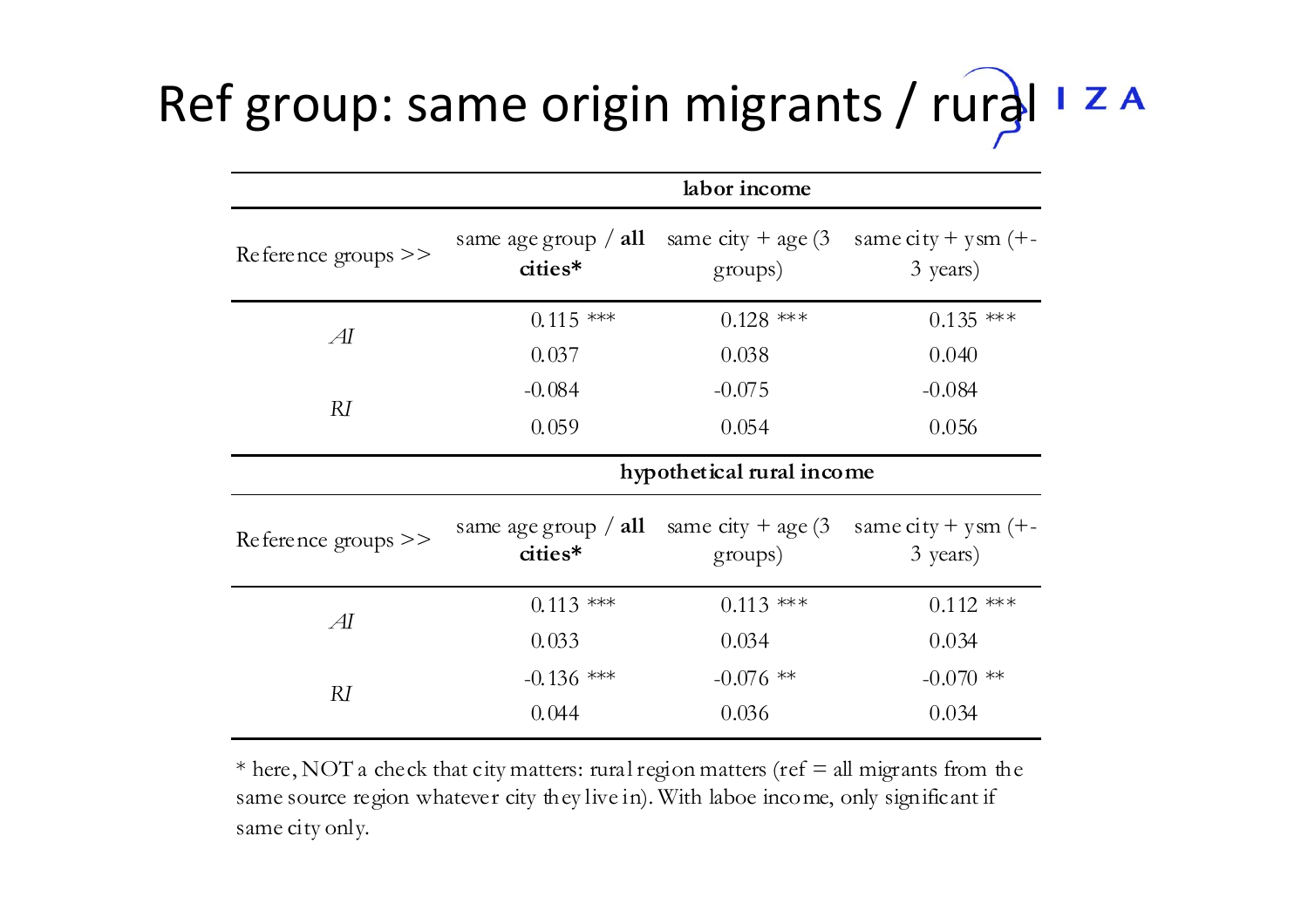### **Overview**



- $\bullet$  **Status effect** emerge from comparison with
	- All migrants of same city
	- Same origin migrants' hypothetical rural income / proxy for origin region
- $\bullet$ Robust to comparison with same age or YSM, but also occ or marital status
- $\bullet$ With urban (same city <sup>+</sup> age gr.), we find <sup>a</sup> **signal effect** (RI coeff: 0.257 \*\*\*)
- $\bullet$  We now test for several groups simultaneously, and vary the effect over time since migration (by interacting RI and YSM in 3 groups: 5‐,5‐10, 10+ years since migration)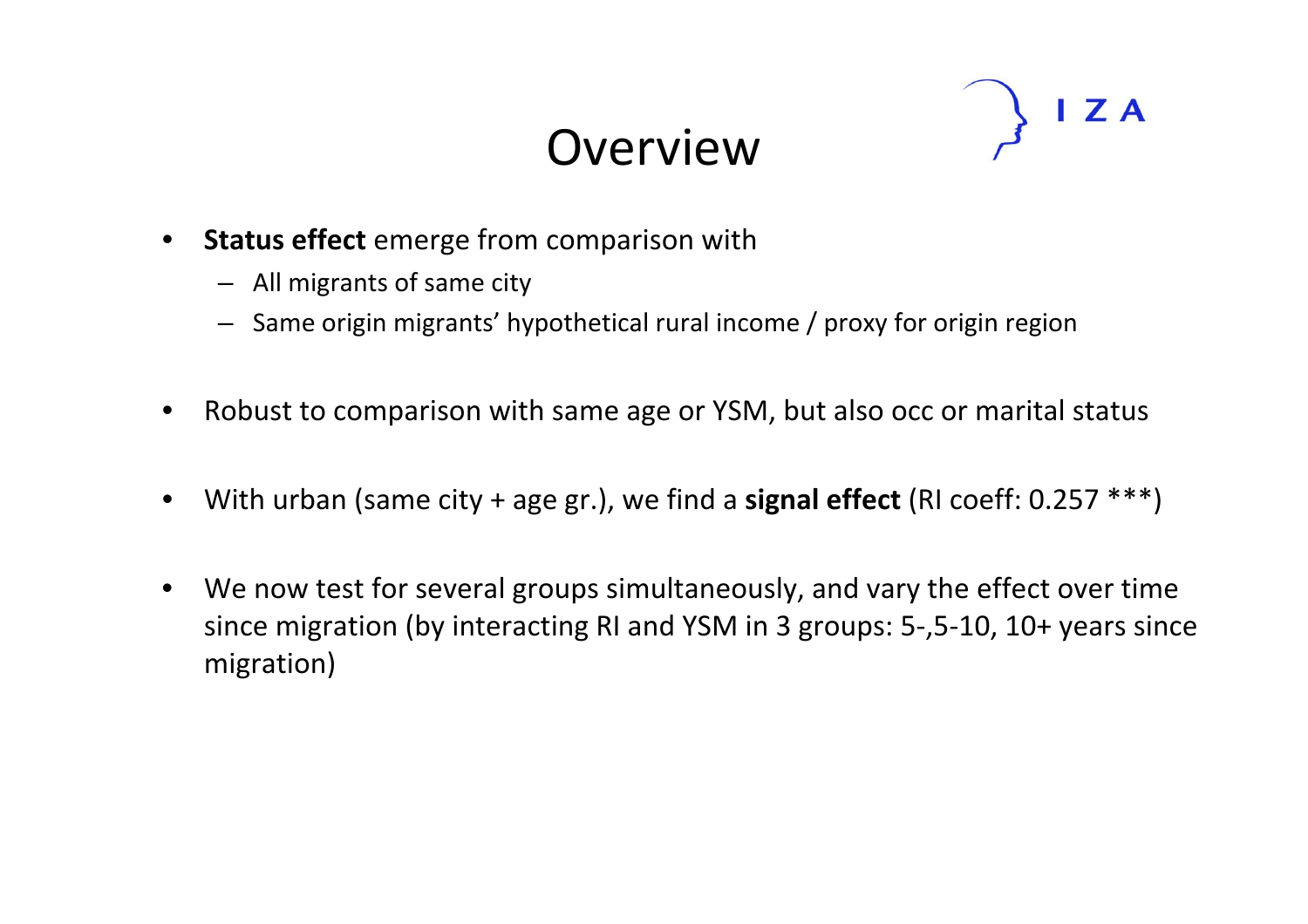# All ref group simult. & over time since migration

|                                            | for same city | for same city $+$<br>age group | for same city |                    |              |
|--------------------------------------------|---------------|--------------------------------|---------------|--------------------|--------------|
|                                            | all           | all                            | $ysm \leq 5$  | $5 <$ ysm $\le$ 10 | ysm > 10     |
| AI                                         | $0.130$ ***   | $0.112$ ***                    | 0.063         | $0.217$ ***        | $0.180$ ***  |
|                                            | (0.037)       | (0.039)                        | (0.056)       | (0.077)            | (0.062)      |
| RI: all migrants                           | $-0.265$ **   | $-0.424$ ***                   | 0.042         | $-0.302$ *         | $-0.454$ *** |
|                                            | (0.125)       | (0.103)                        | (0.126)       | (0.162)            | (0.156)      |
| same origin's migrants,<br>labor inc.      | $-0.019$      | 0.016                          | $-0.075$      | $-0.022$           | 0.042        |
|                                            | (0.065)       | (0.062)                        | (0.090)       | (0.122)            | (0.120)      |
| same origin's migrants,<br>hypo rural inc. | $-0.135$ ***  | $-0.070*$                      | $-0.199$ ***  | $-0.084$           | $-0.127$     |
|                                            | (0.046)       | (0.039)                        | (0.068)       | (0.086)            | (0.086)      |
| urban                                      | $0.174$ ***   | $0.302$ ***                    | 0.124         | 0.153              | $0.310$ ***  |
|                                            | (0.065)       | (0.047)                        | (0.093)       | (0.123)            | (0.119)      |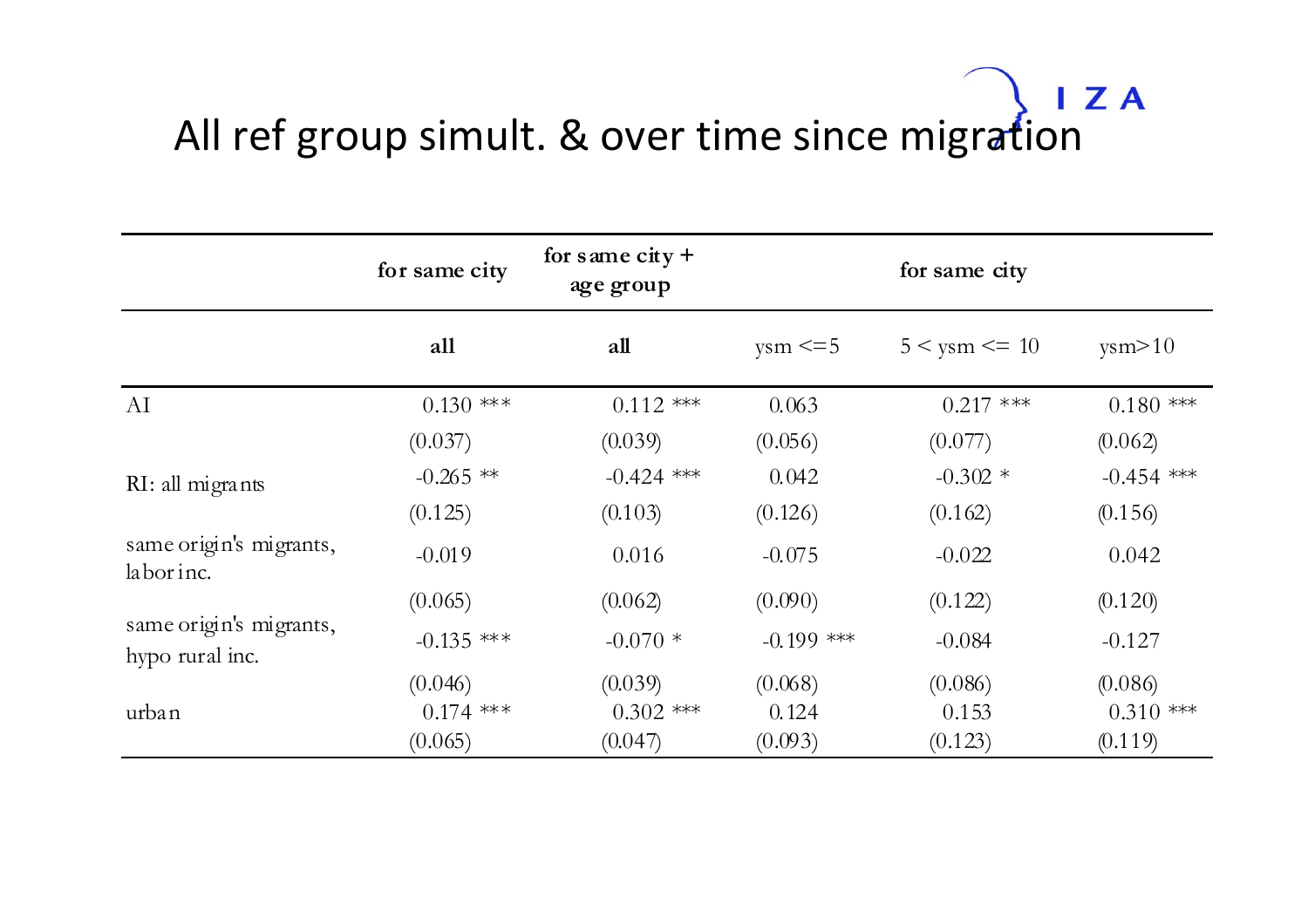# **Conclusion**



- Immigrant well‐being show very similar pattern to Easterlin Paradox
- Migrants experience very strong relative concerns / check: urban too but only with themselves
- Early stage: migrants compared to source region: status effect
- Later on: switch to mixed ref group with envy toward more successful migrants (status effect) and taking urban income as sign for better future (signalling effect)